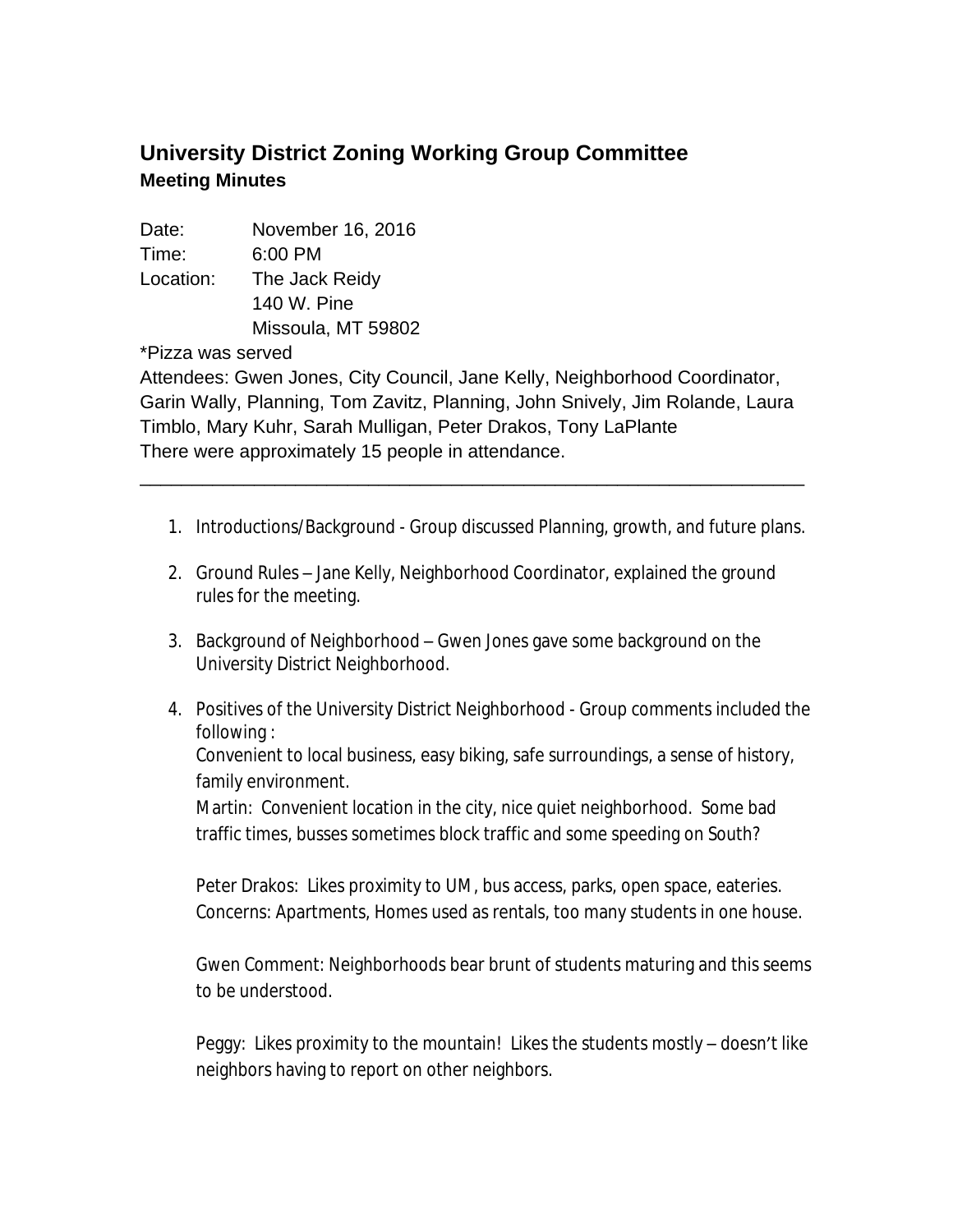Tony: Likes the proximity to services, amenities, good schools

Brian: Likes the look of the neighborhood – mature trees, sidewalks, safety, schools, ability to walk which is healthy.

Mary: agrees with positives mentioned, likes bike-ability to most of city. Concerns: potential for bigger houses to block her views.

Keith: Likes the intact nature of the neighborhood. Concerned there aren't sufficient zoning rules to preserve. Didn't like the allowance of ADU's added to rules.

Laura: Would like to learn more about and have good information about zoning

Jim: Likes the beauty of the boulevards and trees. Likes to walk to destinations. Concerns: # of busses, messes left by students, poor maintenance on rental properties by landlords – would like to preserve neighborhood character.

John: likes the proximity of the neighborhood to schools, and the DQ! Has concerns about Tourist Home allowance

Sarah: Safety is a great asset and she likes the diversity of the neighborhood

- 5. Review and Discuss Questionnaire The group reviewed and discussed Questionnaire with the following results : Some of the concerns include: Parking, ADU's (Additional Dwelling Units), aesthetics, size, design, and style of homes, regulations, zoning, rentals, Arthur Blvd. & the busses/traffic issues, student population & housing, and escalating impacts on the neighborhood. The roundtable discussion/group identified the following key issues: Parking, ADU's, size, design, aesthetics, height, Zoning regulations, and new rentals/student housing.
- 6. Create Intent Statement for Working Group tabled
- 7. Review Portion of the Missoula Growth Policy The group split up, reviewed and discussed a portion of the Missoula growth policy. Each group submitted their opinions regarding a portion of the policy regarding Missoula's future
- 8. Discuss Scraping Ordinances tabled